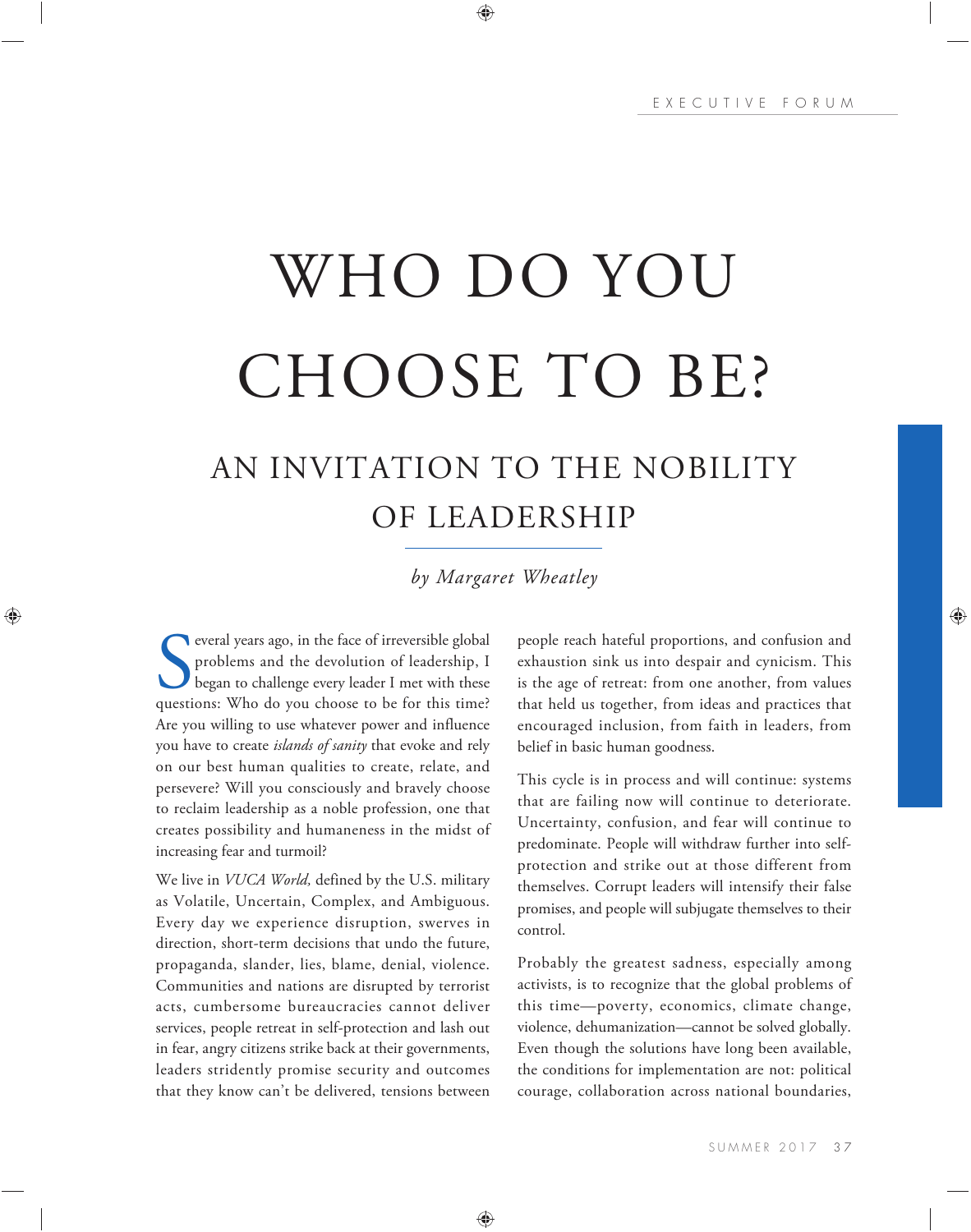*This is the age of retreat.* 

compassion that supersedes self-interest and greed. (These are not only the failings of our specific time in history; they occur in all civilizations at the end of their life cycles.) Pope Francis's 2015 encyclical "On Care for Our Common Home" (*Laudato Si*) was a brilliant systemic analysis of causes and solutions to climate change. But these solutions require a level of cooperation between nation-states, dissolution of the huge egos of those in power, and sacrifice from developed nations that is not happening even though the consequences of self-protection rather than intense cooperation are terrifyingly clear.

 This world is depressing to contemplate, but it also is the truth of where we are. As leaders, we have a choice. We can courageously and willingly step forward to serve, or we can withdraw into denial and selfprotection. We can be *Warriors for the Human Spirit*, leaders willing to defend and support people, leaders who remember and value what humans are capable of creating together. We need to turn our attention away from issues beyond our control and work with the people around us who are yearning for good leadership. We need to engage them in work that is within reach, that matters to them. We need to use our influence and power to create *islands of sanity* in the midst of this destructive sea. We can use our sphere of influence, however large or small, to do as Theodore Roosevelt

# *As leaders, we have a choice.*

enjoined us: "Do what you can, with what you have, where you are."

### **Leadership on an Island of Sanity**

 I know it is possible for leaders to use their power and influence, their insight and compassion, to lead people back to an understanding of who we are as human beings, to create the conditions for our basic human qualities of generosity, contribution, community, and love to be evoked no matter what. I know it is possible to experience grace and joy in the midst of tragedy and loss. I know it is possible to create islands of sanity in the midst of wildly disruptive seas. I know it is possible because I have worked with leaders over many years in places that knew chaos and breakdown long before this moment. These extraordinary leaders, with great effort, dedication and personal sacrifice, created islands of sanity where good work still got done and where people enjoyed healthy relationships in the midst of chaotic conditions, fierce opposition, heart-breaking defeats, lack of support, isolation, loneliness, and slander.

 And I have studied enough history to know that such leaders always arise when they are most needed. Now it's our turn.

 An island of sanity can be a literally bounded group, such as a team, function, or community. It can also be an interior space bounded by our integrity: we know who we are, what we value, and what we stand for.

 Sanity is in treating people, as the great activist Grace Lee Boggs said, as human human beings. (The technical name for our species has another double descriptor: *Homo sapiens sapiens.* Seems we need the reminder.) Humans being human are wonderfully talented. Generally, people are internally motivated when they believe in what they're doing. We are naturally creative when we want to contribute. All people want to belong and feel part of a community. And we want our children to be safe and healthy. It is for these reasons that high engagement leadership works so well: it engages people for a cause they care about, and relies on their hearts and minds to find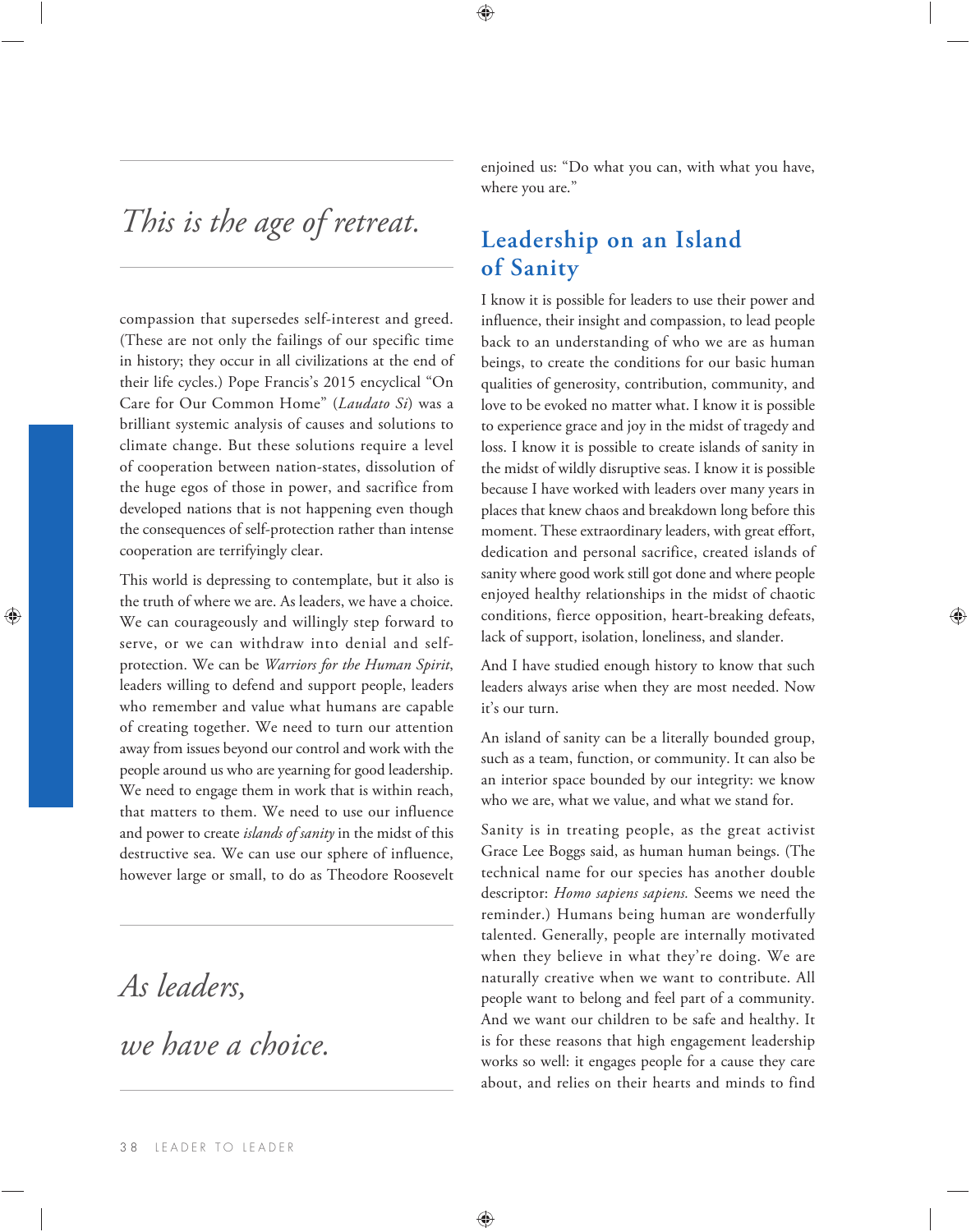# *We are naturally creative when we want to contribute.*

ways forward to solving their own problems. This is the dynamic of self-organization, life's wondrous process for creating order without control. People determine their activities and responses from a clear, coherent sense of who the organization is, what it values, and what it's intent on accomplishing.

 Even as destructive dynamics tear us apart and take over our culture, we still have life's creative and order-seeking dynamics available to us. We are living systems and we need to take advantage of this! Living systems are open systems; they partner with their environments, exchanging information and resources, processing that information, and then self-determining how best to respond in sensible and sustainable ways. It is this awareness and responsiveness to change that gives living systems their life force. Instead of wearing down as machines and closed systems do, they stay vibrant and adaptive, avoiding rigidity and death.

 The work of sane leaders is to ensure that the organization, community, or team stays open to information and uses that information to make realistic and intelligent responses. In our cyber-speed lives, people can't help but hunker down as the only means to get through endless tasks and demands. But the busier we are, the more we close down to everything else going on, thus assuring our future demise. One result is obvious in our rapid-fire approach to solving problems that succeed only in creating more problems. Eric Sevareid, a famed newscaster, commented that "the cause of problems is solutions."

 As we speed up everything, we can't help but descend into orthodoxy and certainty. We do what we've always done, using the same perceptual lenses, unable to notice what the environment now demands, what new information is of importance, uninterested in the impact we create through our short-sighted, frantic decisions.

 This is where good leadership is needed. Leaders must reclaim the very thing our culture has so casually given away: Time to think together and learn from our experiences. Without question, this is the most critical act of leadership. It is how we restore sanity and possibility to our work within our sphere of influence. It is how we work with the dynamics of living systems and use our intelligence in life-preserving ways as all other species do.

### **Questions for Opening to the Environment**

 Here are questions that are guaranteed to engender excellent conversations and critical insights. These questions require time. If you feel powerless to create time to think, stop reading now. You're too busy anyway. But if you want to create health and possibility, if you are seeking to empower staff, to raise the level of intelligence available for decisions, and to create a true sense that "we're all in this together," then please read on.

 These questions are intended to open us to the information we've ignored, overlooked, or just been too busy to notice. As you and colleagues answer them, think in terms of trend lines. How would you have answered these a few years ago in contrast to how you answer them now?

*Quality of relationships* . From a few years ago to now and looking ahead a few years, how are people relating to each other? Has trust increased or declined? Are people more self-protective or less so? Are we more willing to be there for one another, to go the extra mile, or not? What's the evidence for any of our answers?

*Fear versus love.* Many believe, myself included, that these are two ends of the spectrum of human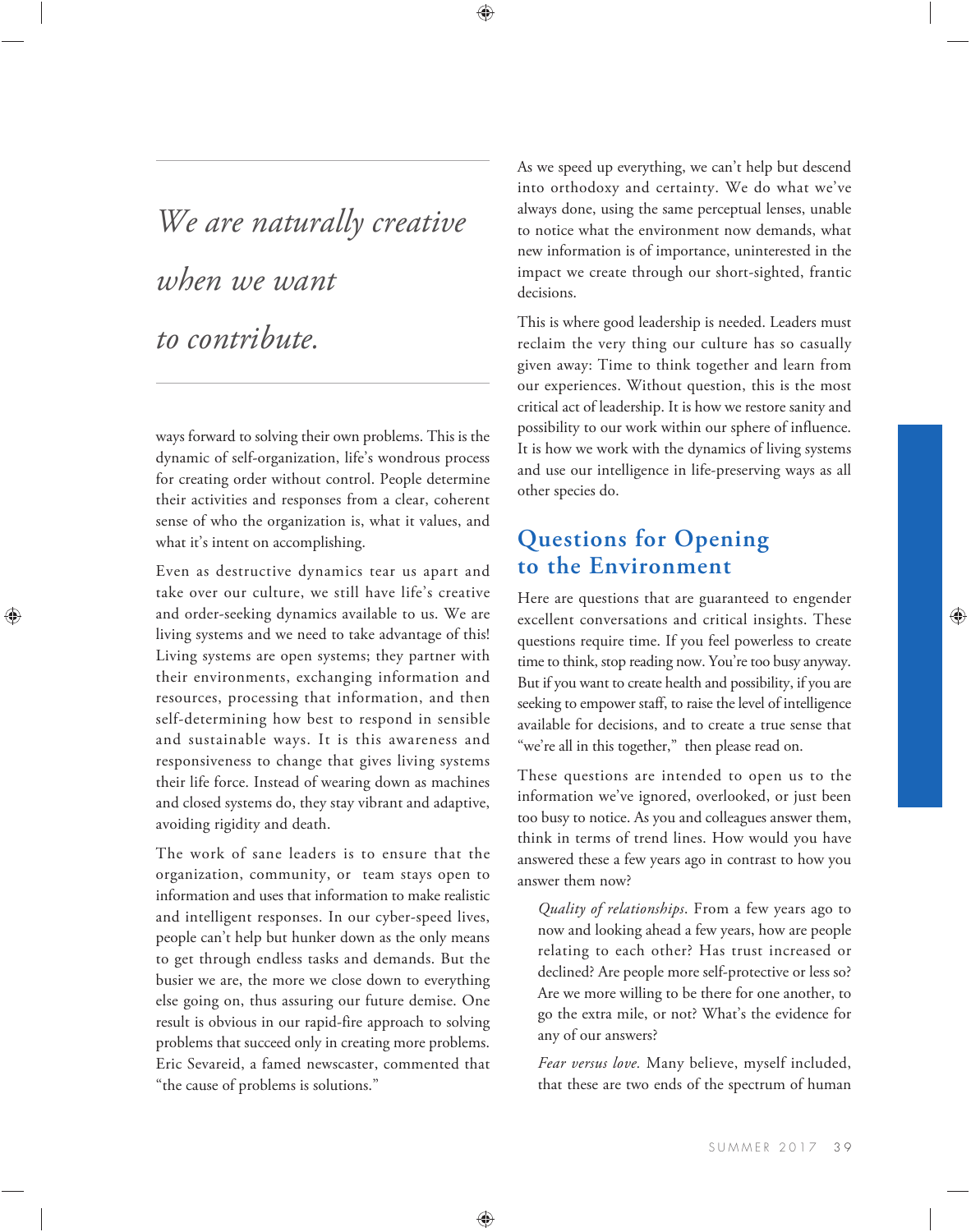emotions. Consider where you see examples of each. Also look for patterns: which reaction, fear or love, is more likely in specific situations or with specific issues? Are either of these emotions coming to dominate as time goes on? In your leadership, what role does fear play? Are you becoming more fearful? Are you using fear to motivate people?

*Quality of thinking.* How difficult is it to find time to think, personally and with others? How would you assess the level of learning in the organization? Are you applying what you've learned? Is long-term thinking still happening (in conversations, decision making, planning)? Do you consider the future? Has it made an impact?

*Willingness to contribute.* What invitations to contribute have you extended and why? How have people responded? Ongoing, what are your expectations for people being willing to step forward? Are those higher or lower than a few years ago?

*The role of money.* How big an influence, as a percentage of other criteria, do financial issues have on decisions? Has money become a motivator for you? For staff? Has selfishness replaced service? What's your evidence?

*Crisis management.* Any incident is an extraordinary opportunity for learning, not only relevant to the incident, but also to the organization's culture. What do you do when something goes wrong? Do leaders retreat or gather people together? How well did people communicate during the crisis? Where did trust or distrust factor in? Were your values evident in behaviors and the choices you made?

# *Has money become a motivator for you?*

### **Leaders Who Persevere No Matter What**

 I have worked with extraordinary leaders for more than forty years and been richly blessed by what I've learned from them. These leaders have created enlivened places that resist the disorder happening around them by using their hearts and minds well and by relying on the strength of their community. Every single one of them is grounded in an ethic that puts people at the center of all decisions and actions. Their unshakable faith in human capacity is continually rewarded by acts of creativity, generosity, and compassion from those they lead.

 In the tragedies of the refugee crisis, in the complexities of a broken health care system, in communities torn apart by fear and hatred, in exhausted professionals who find new ways to serve—everywhere there are communities, programs, and organizations that are learning, adapting, and creating effective islands of sanity that are making a true and positive contribution. But it is important to keep their work in perspective even as we are inspired by their leadership.

 These leaders cannot prevent the unraveling of our global civilization, and that is not their ambition. They know they can make a profound difference locally, in the lives of people in their communities and organizations.

 They also know that their successful initiatives that took such dedication and endurance to create are vulnerable to the destructive politics and behaviors too familiar in today's culture. At any moment, they or their programs may be swept away or severely hampered by thoughtless or venal political decisions. There are no assurances they will achieve long-term impact or be rewarded for success from the leaders above them who are possessed by fear and panic.

 And yet they persevere because they are committed to doing the best they can for people. They have learned that nearly all people desire to do good work in good relationships with their colleagues. In full awareness of the trials and tribulations that will not cease, they offer their leadership skills to create islands of sanity, places